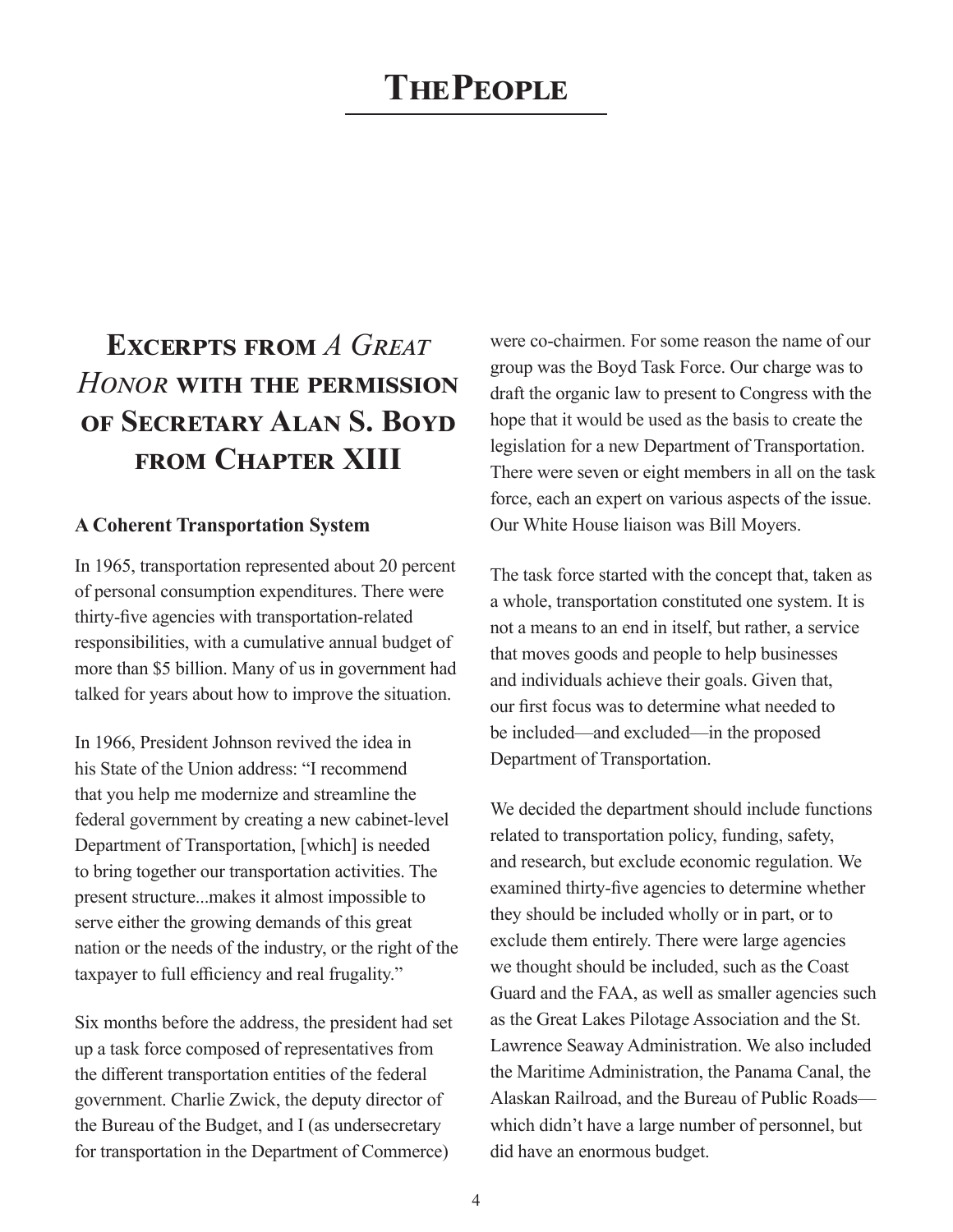Though we decided that the economic regulatory functions of the Civil Aeronautics Board and the Interstate Commerce Commission should remain independent, we determined that their transportation accident and safety investigation functions should be part of the department. However, we soon realized that to avoid any conflict of interest, safety investigation needed to be independent. We suggested the creation of a National Transportation Safety Board.

Many decisions about what to include in the department were fairly straightforward. One thorny issue, however, was what to do with urban mass transit. There were valid arguments for either placing it in the Department of Transportation or letting it remain in the Department of Housing and Urban Development. Our task force, along with the White House and the Bureau of the Budget, engaged in the debate. The ultimate, Solomonlike decision was to leave it with Housing and Urban Development temporarily, until it could move to a new Urban Mass Transit Administration (UMTA) to be created within the DOT. Though I thought this was the right decision at the time, I now think it was a mistake. Although UMTA was "transportation," I believe HUD could have used mass transit funding to enhance and support their other development programs.

Fortunately, I don't think we made many mistakes. In fact, I think the task force did a superb job of designing an efficient government department led by a secretary, an undersecretary, a deputy secretary with responsibilities like a chief operating officer, and a general counsel in charge of legal affairs. The organizational chart was structured by departmentwide specialties, such as administration or policy.

We wanted to avoid organizing by transportation sectors like highways, railroad, and waterways, because we believed that could become a breeding ground for "stovepipes," a term for territorial pettiness characterized by an inability to identify

with the whole organization and an unwillingness to share information. We proposed five divisions: Administration, Policy, Research and Development, International Aviation, and Public Information, each with its own assistant secretary. In addition, we suggested that the administrator of each agency in the department report directly to the secretary.

Once the task force finished the draft legislation and the White House added its stamp of approval, it was time to shop the proposed legislation around Congress.

I met with Senator John McClellan, the chairman of the Committee on Government Operations. He was fine with everything until he came to the earmarks proposal. An earmark is a provision within a bill that directs a specified amount of money to a particular project. Often this funding is for a project to benefit a congressional representative's home district.

Even back in the 1960s, the validity of earmarks, sometimes called "pork," was challenged. Our draft legislation was written to remove transportation projects from the general appropriations process and eliminate the use of earmarks. We wanted the department to perform a cost analysis on every project and report the findings to Congress, which would then vote on funding. This procedure would reduce the opportunities for pork.

After reviewing the earmarks proposal, Senator McClellan looked at me. In his wonderful Arkansas drawl he said, "Alan, that dog won't hunt." I knew right then the provision was dead. Legislation lives or dies by committee. If the chairman of the committee wants a provision out, it's out.

Another senator on that committee, Henry "Scoop" Jackson, was very concerned about protecting the environment. I believe that Scoop was the force behind a requirement added to the legislation that no highways could be built through public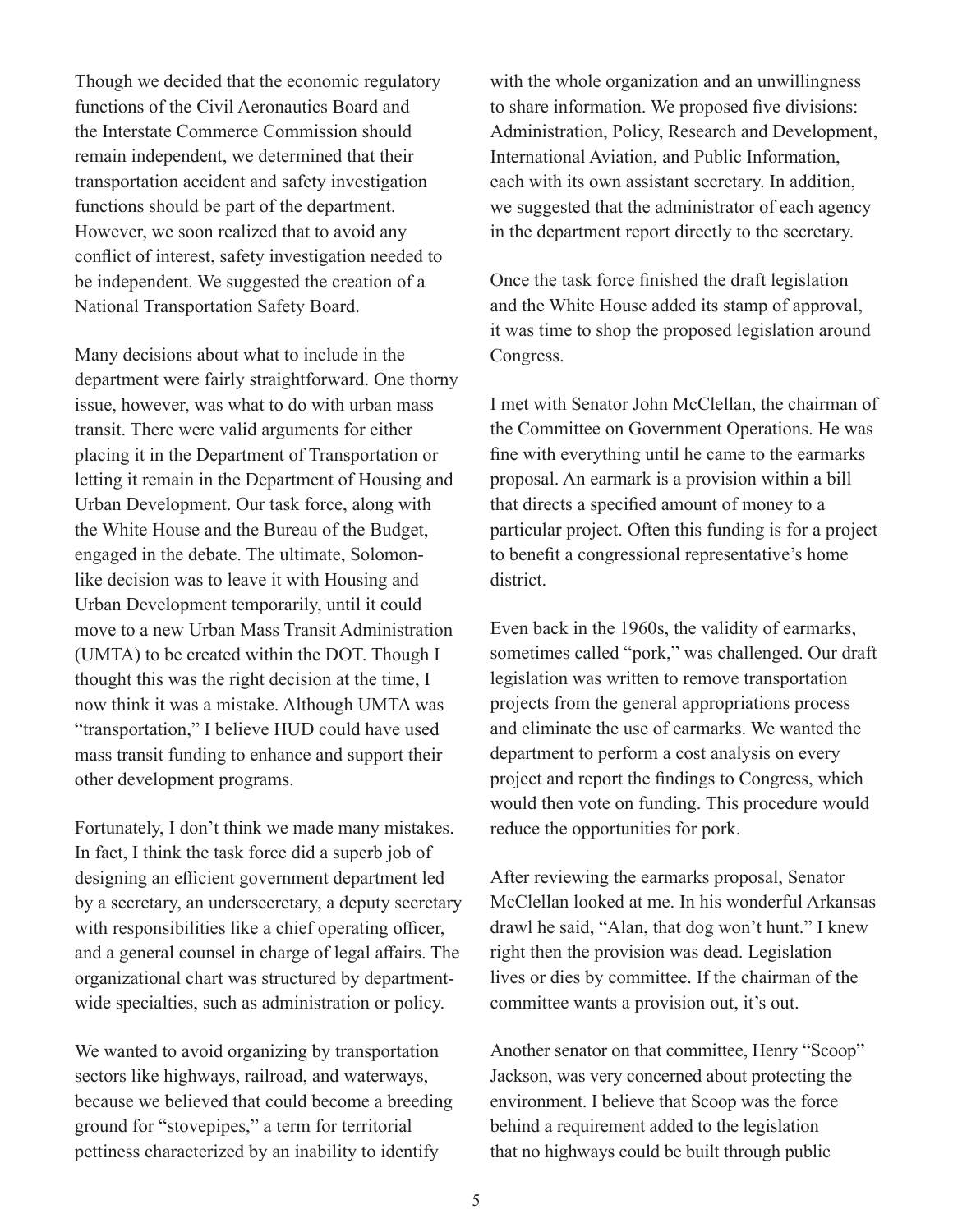parks, wildlife or waterfowl refuges, or a historic site unless there was no feasible alternative. That determination was to be made solely by the secretary of the DOT. Senator Jackson deserves much credit and many thanks for his forthright contributions.

During our negotiations with Congress, we had to make a few other changes to the draft legislation as well. The shipowners and the seaman unions never forgot that I'd tried to end their subsidies. There was a possibility that I'd be named as the DOT's first secretary, since I was the senior federal official for transportation. The maritime industry used its influence at the committee level to remove the Maritime Administration from the department and therefore from any possibility of being under my control. Congress later put the Maritime Administration back in the DOT—but not until long after I was gone.

There were a few other relatively minor changes. After they were made, it was pretty smooth sailing. With bipartisan support, the legislation passed both houses of Congress. President Johnson signed it into law on October 15, 1966. At the signing, he said the following:

*We have come to this historic East Room of the White House today to establish and to bring into being a Department of Transportation, the second Cabinet office to be added to the President's Cabinet in recent months. This Department that we are establishing will have a mammoth task—to untangle, to coordinate, and to build the national transportation system for America that America is deserving of.*

*And because the job is great, I intend to appoint a strong man to fill it. The new Secretary will be my principal adviser and my strong right arm on all transportation matters. I hope he will be the best equipped man in this country to give leadership to the country, to the President, to the Cabinet, to the Congress.*

The obvious question was, who was best equipped to be the first secretary?

•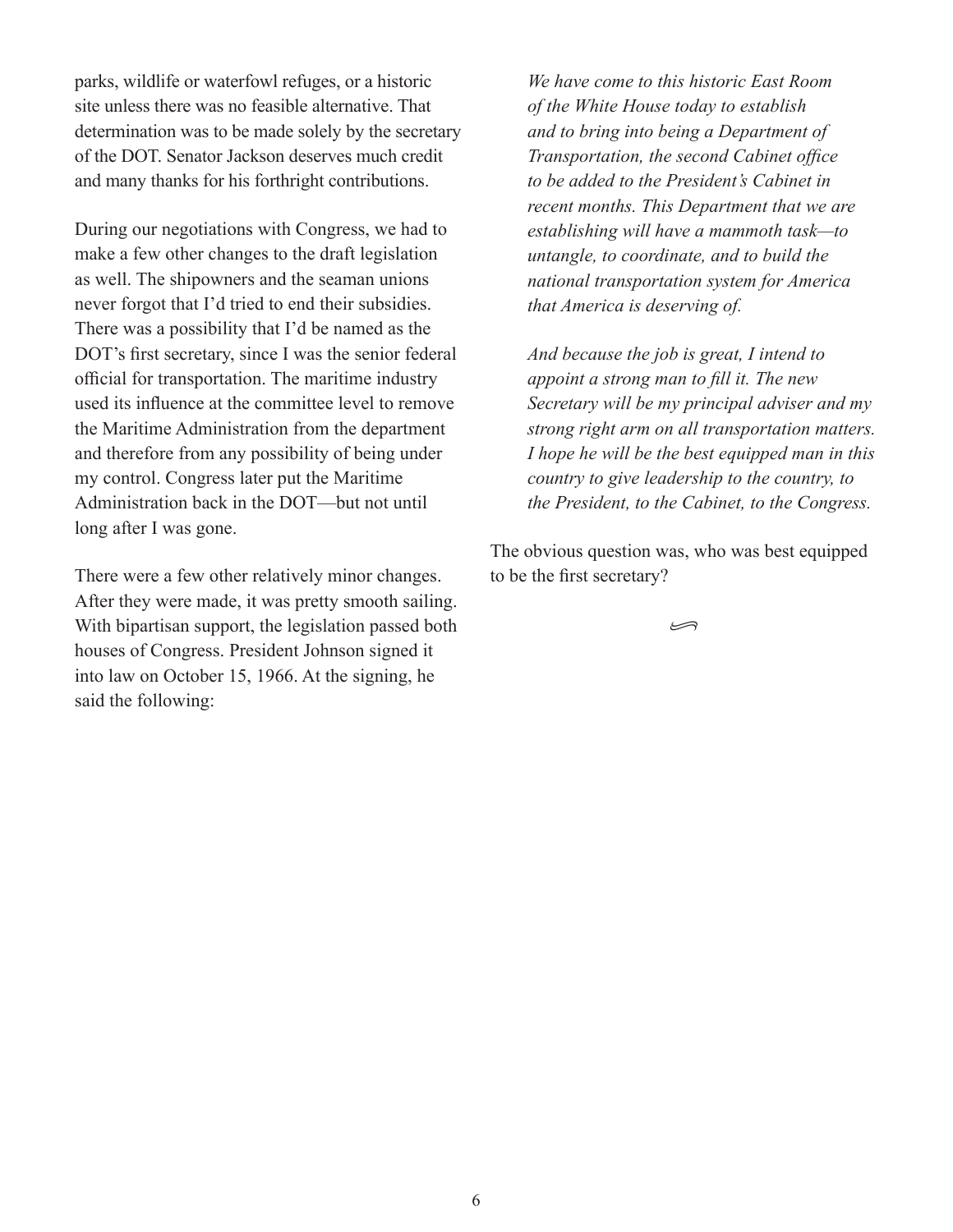### **From Chapter XIV**

#### **An Honor to Serve**

The president officially nominated me on November 6, 1966. Senator Warren Magnuson, chairman of the Senate Interstate and Foreign Commerce Committee, held my Senate confirmation hearing on January 11, 1967. I looked forward to the session. Maggie and I were good friends.

I was escorted into the hearing room by the two senators from Florida, my friends George Smathers and Spessard Holland. They were proud to stand with me. I was the first Floridian to serve in the cabinet. Well known in Congress by then, I was confirmed without opposition. At the White House on January 16, I was sworn in as the first secretary of the Department of Transportation.

The department was to begin operation on April 1, 1967, which gave us just a few months to organize a department with nearly 95,000 employees. It was a busy time, hiring staff, locating office space, and finding excellent people to fill the newly created executive positions.

There would be five new assistant secretaries, eight new administrators, an undersecretary, a deputy secretary, and a general counsel. All of these positions were "presidential appointments."

I can honestly say that the department was staffed with the best people we could find without regard to political favors or party. We put together an excellent staff. My approach with these new appointees was simple: "I asked you to take this leadership position because you're an expert in your field," I told them. "If you need help, let me know. If you make progress, let me know. I don't want to know everything, but I do want to understand what's going on. Most importantly, I

expect everyone to work as a team and to deal with every problem as a common problem. I will not tolerate any stovepipes."

I was particularly aware that in creating a new organization comprising preexisting, independent agencies, there is always a danger of groups keeping information to themselves. The new department required a mind-set of cooperation, not separation.

The group of leaders I selected worked together wonderfully as a unified team. They made the new Department of Transportation an outstanding organization. Each made unique contributions, but there were a few standouts in my mind.

Alan Dean was my chief administrative officer and the consummate bureaucrat, a term I use with great admiration in his case. He was a career public servant who knew everything there was to know about how our government functioned. He was honest, hard-nosed, and competent.

Cecil Mackey was my assistant secretary for policy. He'd been my right-hand man on the DOT task force. Cecil was bright, accomplished, and an idealist. He was also distinctive in that, unlike most people, he had no problem telling me when he thought I was wrong. There isn't anyone from those years whom I thought of as a better friend.

Jo Philipovic was my wonderful, loyal secretary. I could not have survived without her. Jo had been my secretary at the CAB. I would have taken her with me to the Commerce Department, assuming she'd agreed, but that position had come with a secretary. Jo understood my foibles and I understood hers—though I can't remember her having any.

Dick Copaken was my White House fellow. He basically showed up on my doorstep saying that he'd been assigned as my full-time aide for a year.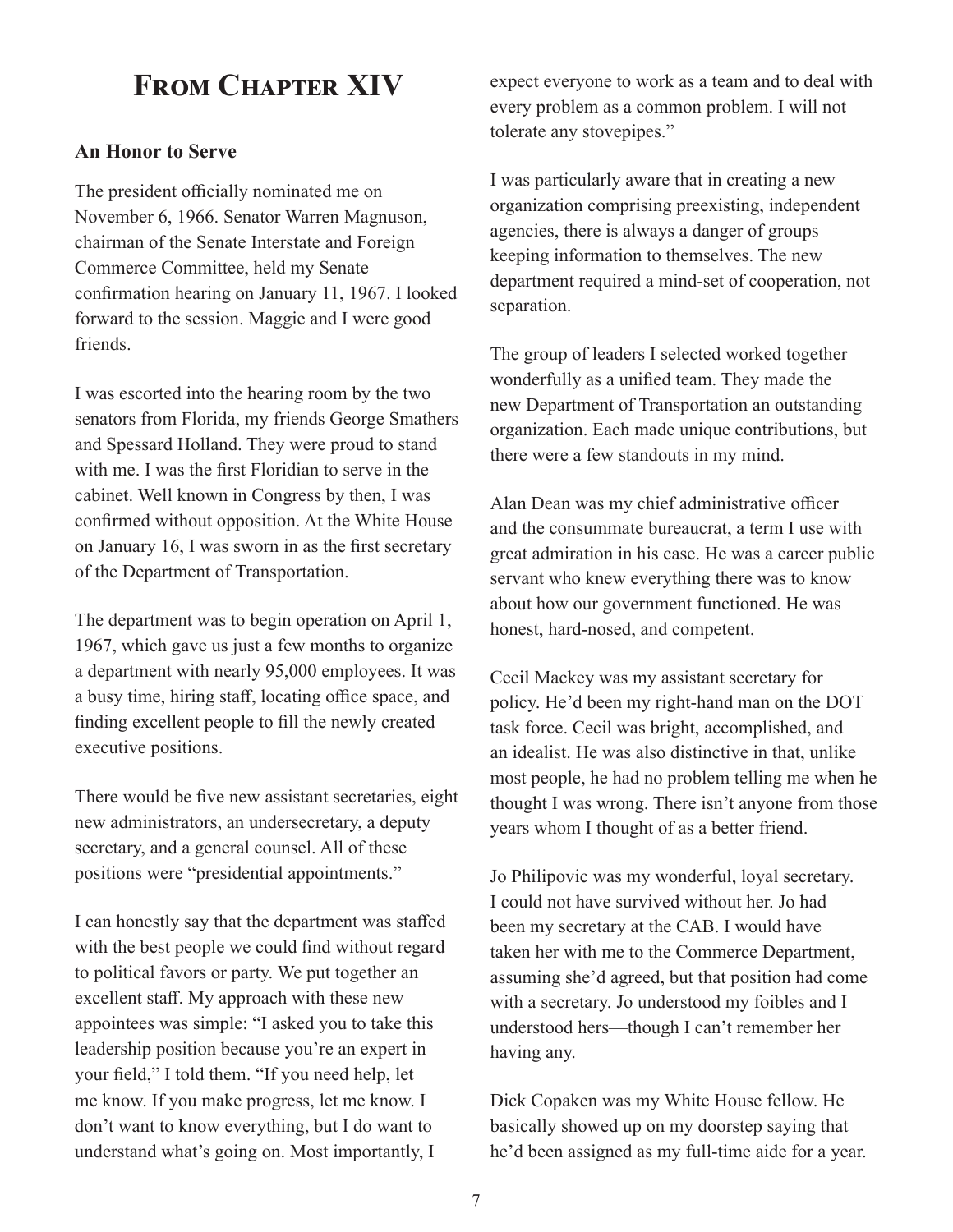My response was, "You're just the man I need!" I immediately put him in charge of creating a grand opening celebration on April 1. I told him, "I want to have a big show, and I want you to set it up." That was nearly the only direction he got from me.

Also on my superb team were Paul Sitton, deputy secretary; Admiral Willard Smith, commandant of the Coast Guard; James Irwin, Coast Guard attaché; General Bozo McKee, Federal Aviation administrator; Don Agger, assistant secretary for international aviation; Joe McCann, St. Lawrence Seaway administrator; John Sweeney, assistant secretary for public information; Frank Lehan, assistant secretary for research; Langhorne Bond, my special assistant; and John Kennedy, my office executive secretary. These people worked together to create one of the most productive and happy periods of my life.

•

As part of the department, we created two new agencies, the Federal Highway Administration and the Federal Railroad Administration. Lowell Bridwell was appointed as the first Federal Highway administrator. He knew highways, and he knew what needed to be done and took care to do it. He wasted no time. He did an excellent job organizing that agency

Scheffer Lang became the first Federal Railroad administrator. Shef was new to government, but he knew and loved trains, and was dedicated to his



*Staff retreat of leaders of the new department. from left to right: John Robson, John Sweeney, A. Sheffer Lang, Langhorne Bond, Alan Boyd, Everett Hutchinson, William McKee, Lowell Bridwell, Alan Dean, Cecil Mackey, Willard Smith, Paul Sitton, Joseph Mc Cann, Donald Agger*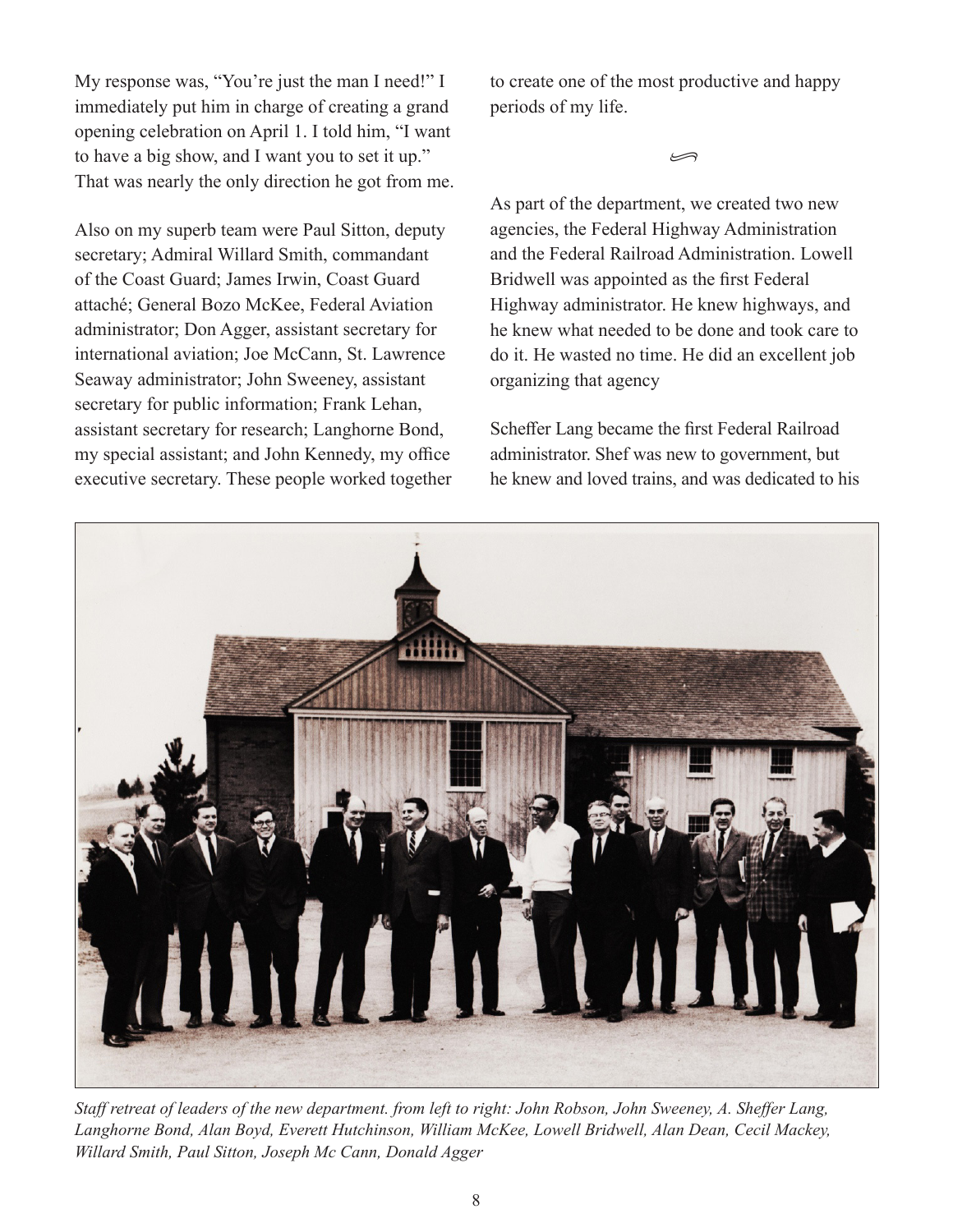work. He ingratiated himself to me when, during his maiden speech as administrator, he told the Association of American Railroads that one of the railroads' major problems was the inadequacy of railroad management. I thought he was right. Shef was a Republican, which I liked. I wanted the department to be completely nonpartisan. Transportation is ultimately not about politics—but service.

The months leading up to our April start were consumed in large part with filling the many positions and introducing myself to the various agencies. I always asked how I could be helpful, gave people my contact information, and invited them to call if they had any ideas.

I also spent a significant amount of time communicating with Congress, particularly the Interstate and Foreign Commerce Committee, and the Appropriations Committee in both houses. I knew exploring their ideas for the department would be productive.

The Washington headquarters for the department would need office space for about five hundred people. With the new DOT building still under construction, we had offices all over town. We used three floors of the Federal Aviation Building, which housed my office. We also had offices in a building at Sixth and D Streets, in the ICC Building, the Matomic Building, and the Universal Building, as well as a few other buildings on Indiana Avenue. I joked at my Senate confirmation hearing that we'd probably pitch tents on the Mall to take care of all other staff. As a team-building activity, we had a contest to design a logo for the department and invited all DOT employees to participate. Our volunteer judges were from the Metropolitan

Museum of Art, the National Museum, and the Heraldry section of the Department of Defense. The contest was a big hit. Submissions poured in. I was pleased with the winning design, a modified triskelion, which looks something like three bent human legs set in a triangular pattern. The legs represented transportation on land, sea, and air.

The department opened for business on April 1, 1967. I was impressed that all of the staff in their many locations came to work that day to find a directory on their desk with phone numbers for everyone in all DOT agencies. Alan Dean, my chief administrative officer, was responsible for that. Organizational efficiency and responsiveness were important to me. I set in place a process where every incoming letter or call to my office received a response within forty-eight hours.

The opening-day celebration that Dick Copaken organized was impressive. I was driven from the DOT office to the Mall in a horse-drawn carriage. There were public events in the Natural History Museum and the American History Museum. Several blocks of the Mall were covered with activities: a balloon ride, a hovercraft, and a man flying with a jetpack. Transportation, its history and its future, were on display. It was a wonderful day, and well attended by the public.

•

Excerpted by Alan E. Pisarski, who highly recommends the whole book.

A recent review states: *An enjoyable book from start to finish, filled with historical events and personal reflections*.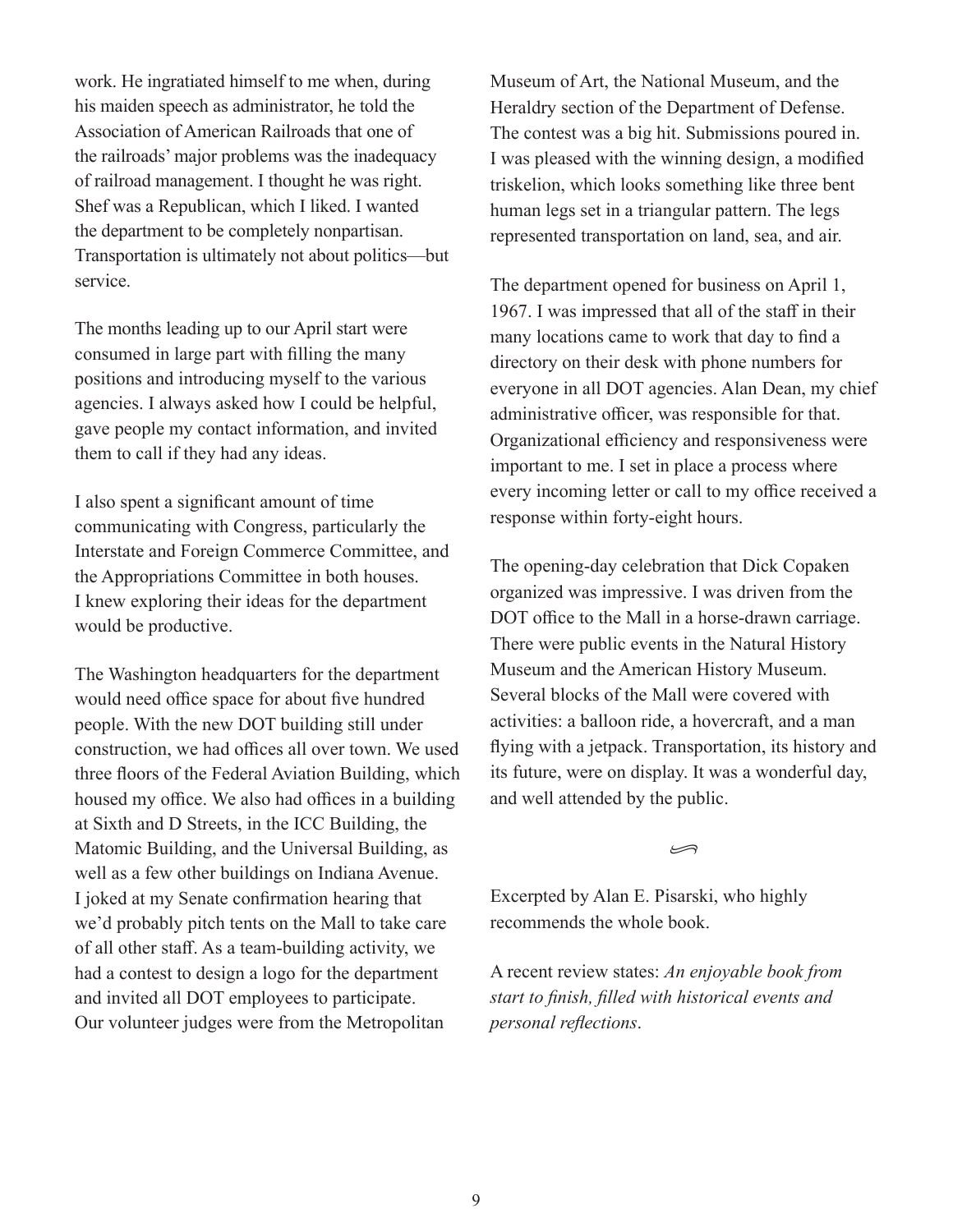### **Characters of Early DOT**

#### John W. Barnum

As General Counsel of DOT from July 1971, then Under Secretary/Deputy Secretary from July 1973 until January 1977, I had the privilege and pleasure of working with an extraordinary cast of capable characters.

John Volpe was Secretary of DOT in President Nixon's first administration (1969-1973). He had been Governor of Massachusetts. I remember him as a warm, unpretentious person. At a Christmas service in the chapel across the street from DOT, he came over to my wife and me to ask how our son was doing; he had been sick. At the end of Nixon's first administration, all presidential appointees were asked to resign and to indicate whether they wanted to be reappointed. I don't know what Secretary Volpe did; I only know he was appointed Ambassador to Italy, quite appropriate for an émigré. The only problem was that his Italian accent marked him as a hick from the Abbruzzi. But when my wife and I visited him in Rome, I asked whether his valet could clean a spot off my jacket. His wife, Jennie, said "Come with me," and we both went upstairs to their bedroom and Jennie took a cloth out of her bureau drawer and removed the spot.

Jim Beggs was Under Secretary of DOT in Nixon's first administration. He and Mary were a wonderful couple and I think he largely ran the department. In the second Nixon administration he got a promotion to be Administrator of NASA.

Charlie Baker was Assistant Secretary for Policy in Nixon's first administration. He was smart as hell, and funny. He had a super staff in TPI, but he did not stay on for the second term. He went to teach in Boston, at Northeast University. I never saw him again after he left DOT, but for years he joyfully

sent me his Yale-Harvard football ticket stubs to rub in Yale's loss.

Claude Brinegar was DOT Secretary in Nixon's second term. He was an oil company executive in Los Angeles who had a Ph.D. in statistics. He had been recommended by Peter Flanigan, a wealthy Nixon supporter with a White House role. Nixon proposed that some Secretaries in the cabinet should function as "Super Secretaries," with other Secretaries reporting to them, but that never materialized. What did happen, though, was that Bud Krogh, who had been the White House interface with DOT, was appointed Under Secretary. Nixon's gurus, Ehrlichman and Haldeman, wanted to have "their man" in each department.

As the events of "Watergate" began to emerge and a grand jury was empaneled, I suggested to Krogh that I might be able to help John Dean, then Counsel to President Nixon, because in my private practice I had appeared before the grand jury with which the Antitrust Division was trying to establish that General Motors had monopolized the automobile industry. Krogh told me not to contact Dean, however, because "he is not on our side."

But Krogh had been a leader of the "Plumbers," the gang that raided the Democratic National Committee offices, and as Krogh's role began to emerge, he had to resign. That was when I became Acting Under Secretary. The existence of the "tapes" was disclosed to the House Committee staff one Friday by Alexander Butterfield, who had been on the White House staff in Nixon's first administration. (By then, however, he was the FAA Administrator.) I was sworn in as Under Secretary by Brinegar the following Saturday and Butterfield revealed the tapes' existence publicly at a congressional hearing the following Monday. Krogh and the other Plumbers were prosecuted and Krogh was disbarred, but years later he was reinstated after several of us put in a good word for him.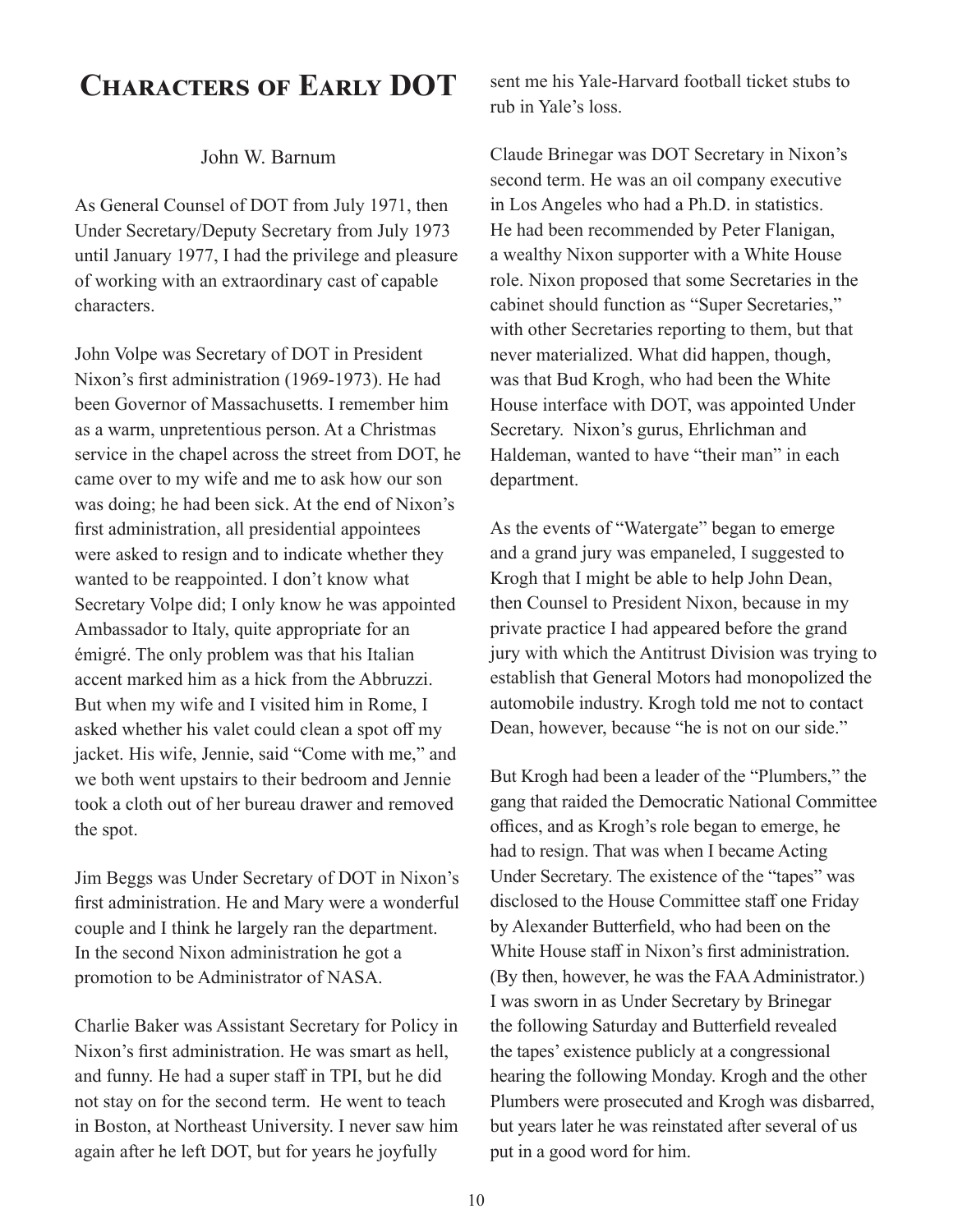It was during Brinegar's watch that the six railroads in the Northeast went bankrupt. Brinegar and I were meeting with the chairman of the ICC one day in the conference room between Brinegar's office and mine when word from the House Commerce Committee came in: "What are you doing about the bankrupt railroads?" Brinegar immediately sent me to the Committee, leaving him and the ICC chairman to say good bye to each other. I proposed to the Committee that Congress give DOT 45 days to submit a proposal and the Committee did just that. Brock Adams was Committee chairman, and those were the days when Republicans and Democrats could work together. As I recall, the ICC was miffed at not having a role. Before DOT submitted its proposal, the ICC submitted its own proposal. The Committee and then Congress, however, followed our proposal and established the United States Railway Administration (USRA), which was charged with preparing a plan to get the bankrupt railroads operating again - - what became "The Final System Plan."

DOT's first choice, however, was to have the two still solvent railroads in the region, the Chesapeake & Ohio (the "Chessie") and the Norfolk & Western, each to acquire half of the properties of the six bankrupt railroads. That would assure continued competition in the region. Chessie Chairman Hayes Watkins was game, but the N&W chairman agreed only on the condition that Uncle Sam guarantee that his new railroad would not lose money. That was obviously a non-starter.

The fallback was to design a new railroad using the properties of the six bankrupts. The result was Conrail. For the new railroad to be profitable, however, it was necessary to identify those parts of the existing railroads that were money losers. In the days before "deregulation," railroads could not stop service on a segment just because it lost money. Passenger service had already been identified as unprofitable, and all but three railroads had leapt at the opportunity to discontinue passenger service.

The others turned their passenger equipment over to the new National Railroad Passenger Service Corporation, "Amtrak."

To solve the railroads' basic economic problem throughout the country, DOT led the charge to adopt legislation that would "deregulate" all U.S. railroads. In 1975 Congress passed DOT's Railroad Revitalization Act, followed in 1976 by the Railroad Revitalization and Regulatory Reform Act. The story of those initiatives is best described by the American Enterprise Institute study published in 1977 by Paul W. McAvoy and John W. Snow.

When Nixon resigned, President Gerry Ford appointed Bill Coleman as Secretary. Bill was a prominent Philadelphia attorney. Fortunately, I knew Bill because he and I had been co-chairmen of the Research Subcommittee of the President's Committee for Civil Rights Under Law in the 1960s. Judge Bruce Bromley, my senior partner at Cravath in New York, was co-chairman of President Kennedy's Committee and Bromley had enlisted me. I say "fortunately" because, when Bill came to Washington, he asked his Harvard Law School pal, Elliot Richardson, for advice. Elliot had been "Secretary of Everything" — AG and three other departments. "Fire your Deputy to show who's in charge," Elliot told him. "I can't do that," Bill replied. "John did all the work on our Subcommittee, getting law professors and busy attorneys to write briefs for the attorneys with time to go to the courts in the South where the civil rights cases were being prosecuted.

Bill Coleman was a great boss. He was also a great person, as attested by the outpouring of praise on the occasion of his recent death. He would tell me frequently "You and I are equal in this job every day except pay-day." He left much of the work to me, and I authorized the use of the autopen to sign Bill's name to letters drafted in the dozens of offices in the Department. He only overruled me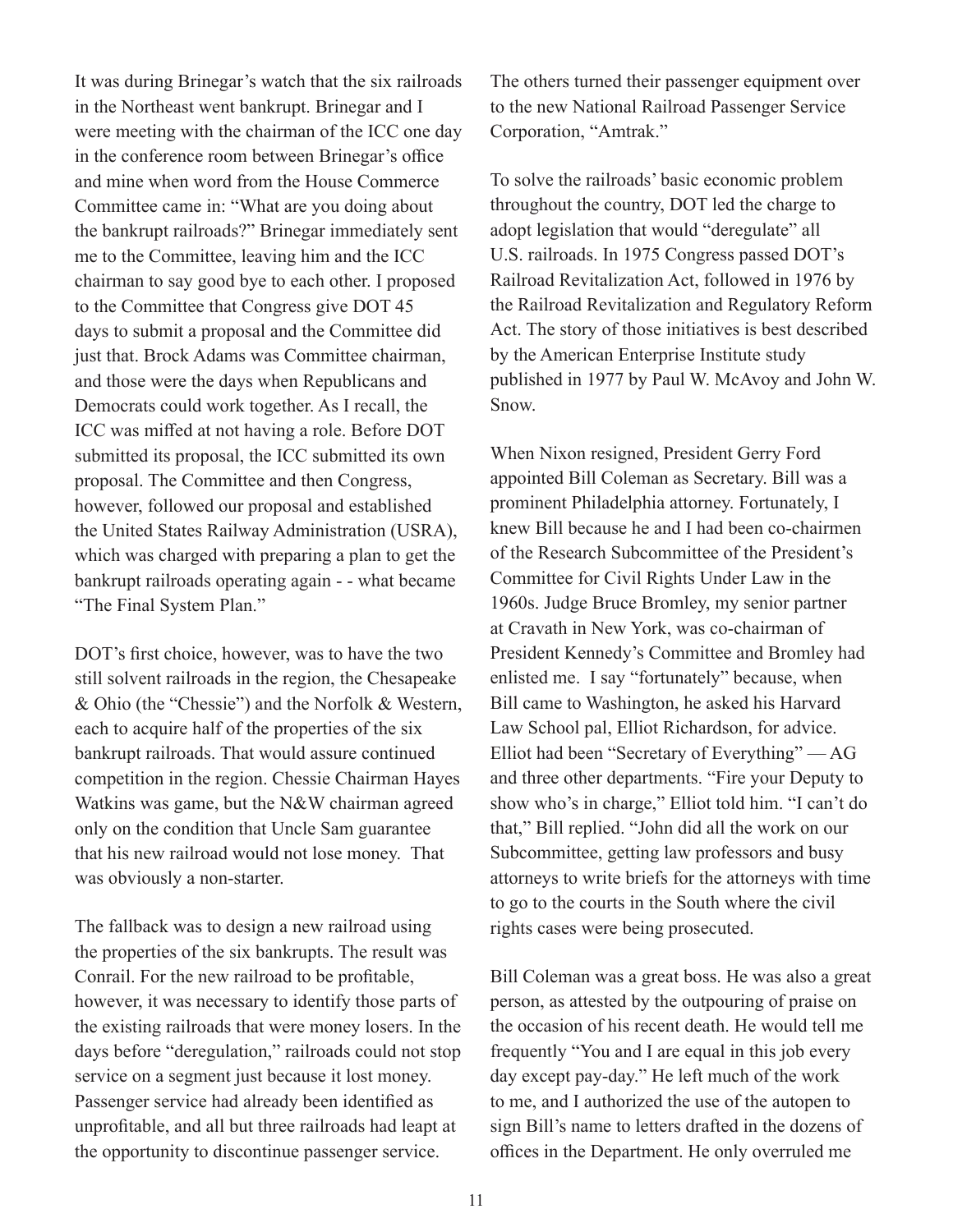once: A Connecticut congressman had written Bill to protest the orange stripe painted on the *Eagle*, the Coast Guard's square rigged training ship. The Coast Guard prepared a letter for Bill's signature explaining that the orange and blue stripe, in use on all Coast Guard airplanes and other ships, large and small, was good advertising and public relations for the service. As a sailor myself, I thought the "signage" on a 300-foot square rigger was not appropriate. So I sent the draft back to the Coast Guard with instructions to rewrite the letter. I should have put a stopwatch on it; within a matter of minutes, the Commandant and the Vice Commandant were in Bill's office protesting my decision. They won.

But I won the next argument with the Commandants. Congress had passed a law requiring the military academies to admit women in two years, but that only affected West Point, the Naval Academy and the Air Force Academy. Bill and I argued that the Coast Guard Academy had an opportunity to steal a march on the other academies by opening their Academy to women the next year. The two admirals were full of arguments about the implications, and dangers, of having women pulling duty on lighthouses and small boats. In fact, I knew the Coast Guard had a rule prohibiting women from staying on a Coast Guard ship overnight. I knew because after I had taken our oldest son on the *Eagle* with me for a brief cruise off Cape Cod, I asked the following summer whether I could take our daughter on a similar short cruise, there was a hemming and hawing. "Oh Daddy," Sarah said, "Don't push it."

After Volpe, Beggs, Baker, Brinegar and Coleman there were literally dozens of men and women who made my years at DOT so rewarding. Tom Tidd was my Deputy General Counsel; Ted Lutz was a wonderful Deputy Under Secretary; John Snow came to TGC, moved up to be NHTSA Administrator, was grabbed by Hays Watkins for the Chessie, became Secretary of the Treasury, then a hedge fund mogul, and he remains a great friend. Jeff Shane was there when I arrived as my TGC special assistant for environmental matters, resigned to travel to Africa, was welcomed back at DOT and is now the U.S. rep at IATA.

Behind the brass, however, there was a legion of super staff that made it all possible. As S-2, I inherited Dorothy Jefferson as my secretary. But I had brought Annette Gnospelius from New York to be my personal secretary. She travelled to Europe with my team on the Coast Guard's Gulfstream and ended up marrying my Coast Guard bodyguard, Bill Miller.

Lindy Knapp, on graduation from Stanford Law School, was selected for the Honors Program in TGC and became my Special Assistant when I was Dep Sec. She was a wise woman, and persuaded me to overrule the FAA Administrator who had fired one of his deputies who had crashed the New York Region's prized antique plane because he did not know to lock the tail wheel when taxiing for takeoff. Peggy Bridge, Lindy's secretary, rounded out the staff of S-2.

In my life I never worked so many hours each day as I did at DOT, and the people I worked with made it all an infinitely rewarding pleasure.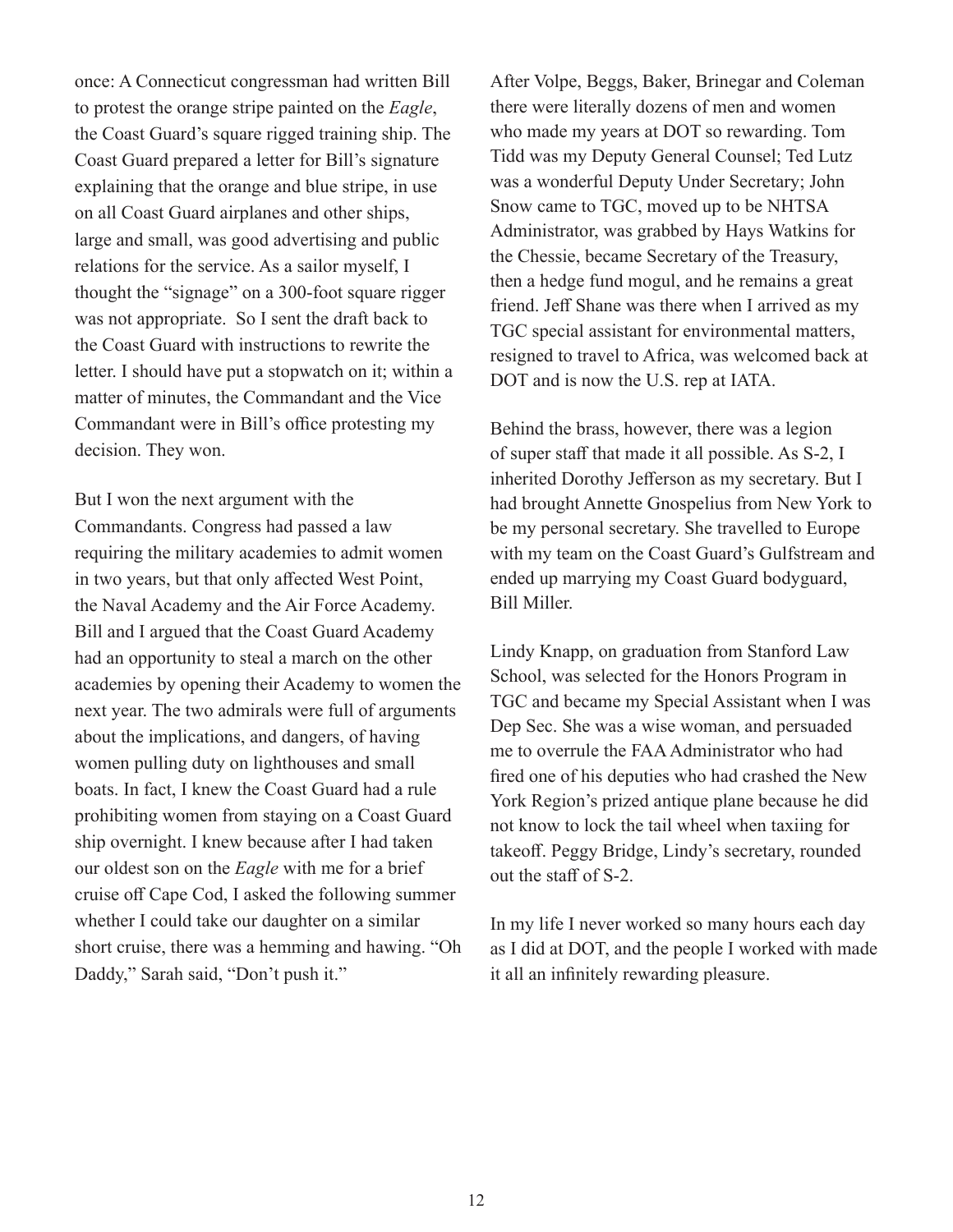### **Some Rambling – the early days of DOT**

#### Charles D. Baker

The US DOT came into being on 1 April 1967; obviously an auspicious date. Such a department was discussed off and on for the better part of a century, but since this would entail transferring various operations in the federal government, status quo forces prevailed—until President Johnson came on the scene. Johnson, a man of many talents, among them an in depth knowledge of how Washington worked, was equal to the task. Prime examples were the heretofore freestanding FAA would be an integral component of the new cabinet level department. Ditto the US Coast Guard, for more than a century under the aegis of the Treasury department. Likewise, the Urban Mass Transit Administration heretofore under USHUD.

The new department going through birth pains was blessed with a number of key people among them the designated secretary Alan Boyd. Alan had several virtues; bright and likeable, experienced in Washington ways as the undersecretary of commerce from which many of the operating units would come. A good relationship with the president who nominated him, Alan had the authority to take some key Commerce people with him. I got to know several when I came down in late 1968 (the election that year put Mr. Nixon in the white house) to help the new Secretary designate Gov. John Volpe. During the transition Boyd and his crew were of great help; for example; Ira Dye a wartime Submarine skipper who had moved into the federal government after retiring from the Navy. He was a great public servant who went from sinking Japanese ships to laying out plans for various transportation modes. John Robson undersecretary (some years later chair of the CAB). Paul Sitton, an early DOT executive who later took

the reins of UMTA as it shifted to newly formed DOT. Paul was invaluable to me personally when the Volpe team took over and we had to figure out how to fund transit. Frank Turner, head of the Federal highway administration was on the job when "we" came on board. Ditto D/Asec for policy Dick Barber and soon to be paralleled by D/Asec and piano playing Bob Binder several years later to become ASec himself. I could list many others, but the above were typical of the exchange support.

And so Gov. Volpe's job was to structure a newly staffed department. The new department was blessed with three absolutely key people; The governor himself who knew construction from a to z, but even more important how government –federal, state and local worked—or should. Where did his #2 come from? Jim Beggs, USNA/ Navy, Harvard Business school, Westinghouse Corporation, NASA and in 1969 undersecretary of DOT. The third key person—Paul Cherington – a Harvard professor of transportation whom John Volpe persuaded to come to DC and think about go forward policy. Sadly, health and related personal issues cut his tour back after a year and a half, but he insured that the newly staffed department knew what the overarching issues—and opportunities were. In short he was a major force on getting the challenges and opportunities in line. Some things on the table? The airport and airways needs for the booming future legislation passed. Rail freight and what about intercity passenger rail? UMTA funding (We got a lot of help from Nixon's key urban advisor Pat (later Senator) Moynihan). The rest of the interstate program. The Coast Guard and the St. Lawrence Sea Way. Safety paramount in all modes. And of course regulation ICC, CAB and the Maritime Administration still back at Commerce. Where was I in all this? I knew a lot about John Volpe the Governor but nothing of him on a personal note. Two meetings and I was hooked. Jim Beggs and I passed in the night, first in the Navy, never met. HBS—same class, never met— Westinghouse- he was in Baltimore, I in Elmira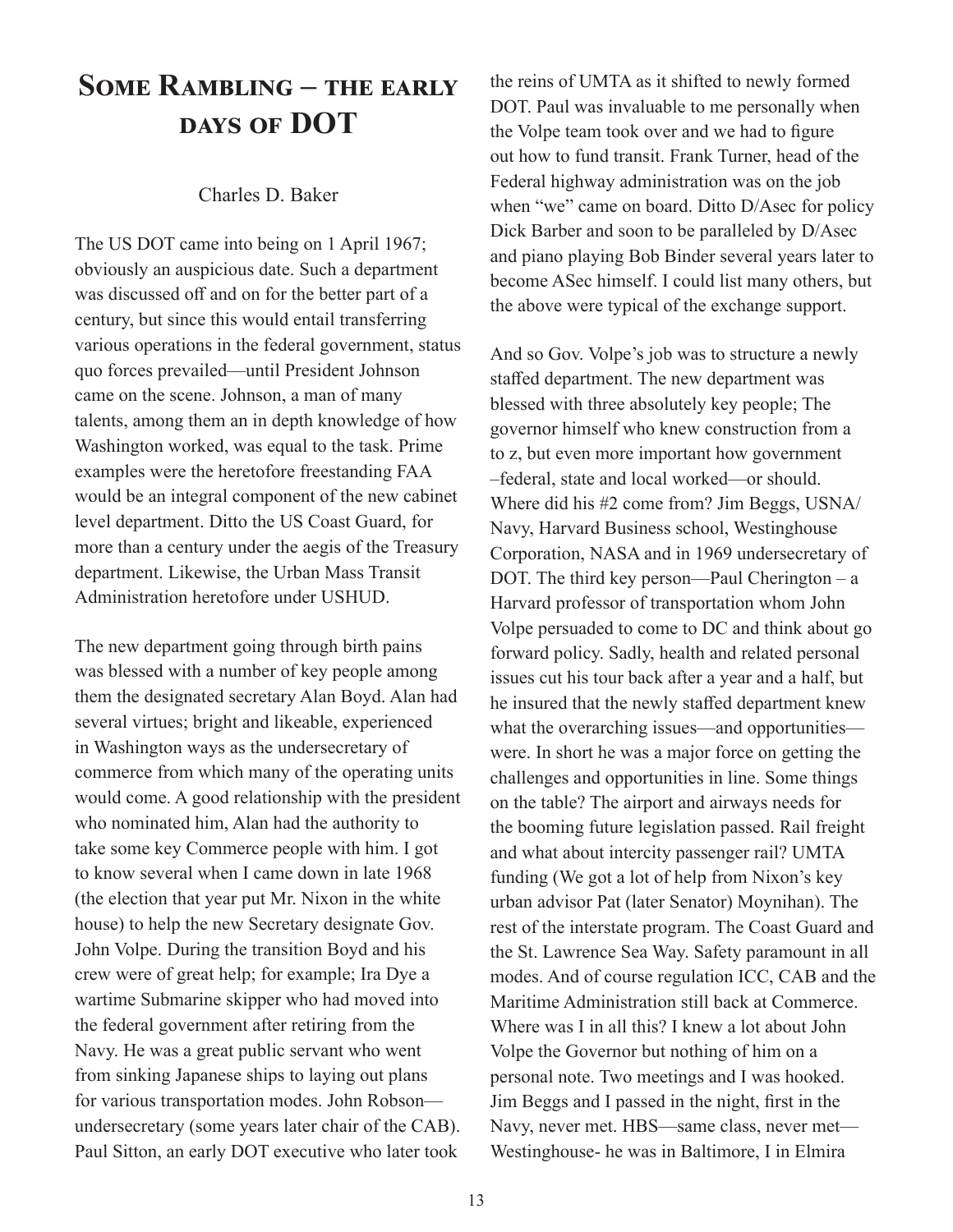New York. He was a great boss—once we met at DOT and a splendid person.

When Paul had to return to Cambridge I was tagged for the policy shop. Two things 1) when my confirmation was delayed, it was necessary for Sec. Volpe to persuade Rep. Senator Griffin of Michigan and Dem. Senator Mondale of Minnesota that DOT Sea Way plans were good for the Midwest. Aha! so that's what bipartisan is. 2) one of the early "maybes" on our table was the SST-Supersonic transport. Development was underway at Boeing with lots of federal dollars involved. Should the government continue its support? I'd met a lot of government professionals but never had a real insight. This issue and many others later persuaded me of several things. The civil service folks were very well educated. (took advantage of lots of "further education" options). Contrary to ill-informed critics they were invariably hard workers (At the shop on weekends? Not unusual). And well-tuned into policy and how to address big formulations. SST? Work done in the policy shop made clear that economically the route we were on was not going to be an economic winner and the side kick benefits to DOD were going to be not-somuch. The valiant French and English stuck it out for several decades but recently came to agreeing with our 1970 decision.

Alan Pisarski's recent challenge to me and others was "What was DOT like early on?" The foregoing reads somewhat like "reflections over a beer or two." Let me wind up with an olio of things and people.

The Penn Central merger unraveled early on. We didn't solve the problem overnight, but did get policy and plans aimed in the right directions so that today America's rail freight system is the envy of the world. John Barnum, by this time on board from New York was a key involvee. The North

East corridor re Rail passenger –Remember Bob Nelson? Amtrak got a modest high density route going but much beyond would call for serious bucks. Still does.—.

Who else? What else? A half dozen names from outside DOT were of substantial help George Schultz and Cappy Weinberger were both serious players in the Nixon government and helpful to us. Ditto Peter Flannigan, a key white house guy and Harley Staggers, Dem. Chair of the house commerce committee. Jerry Ford minority leader in the house (and later a distinguished President).

Back at the DOT shop? Jack Doyle—He of Texas A&M wrote a transportation policy bible in 1960. Since then lots of DOTers have delivered more. Gallamore, Huff and Walsh –decades later their fingerprints are still around. A young newcomer in the early days George Carneal moved up to FAA general Counsel. Secor Brown MIT professor was first A/Sec research and later Chair of the CAB. Our regulatory wizards included Dave Schwartz and Bob Calhoun. Charlotte Adams a lower level staffer on the property retired a number of years later as Assoc. Admin—UMTA. Maybe a much too brief series of encomiums is a good place to stop, but not without a tip of the hat to our resident congressional expert Bob Bennet. A half century later he remains acknowledged as an expert in an arcane field. (Later became a Senator. Volpe and company picked people well). A closing romantic note re this young department. Mary Carlile down from Maine to our staff married Bruce Schultheis in the policy shop and then off to Alaska with the incumbent Senator. Or our D/Asec for urban affairs who married our presidential student—then off to Chicago.

Having reached an age of "half a dead man's hand" time to stop. My three years at DOT were among the most rewarding in my peripatetic career.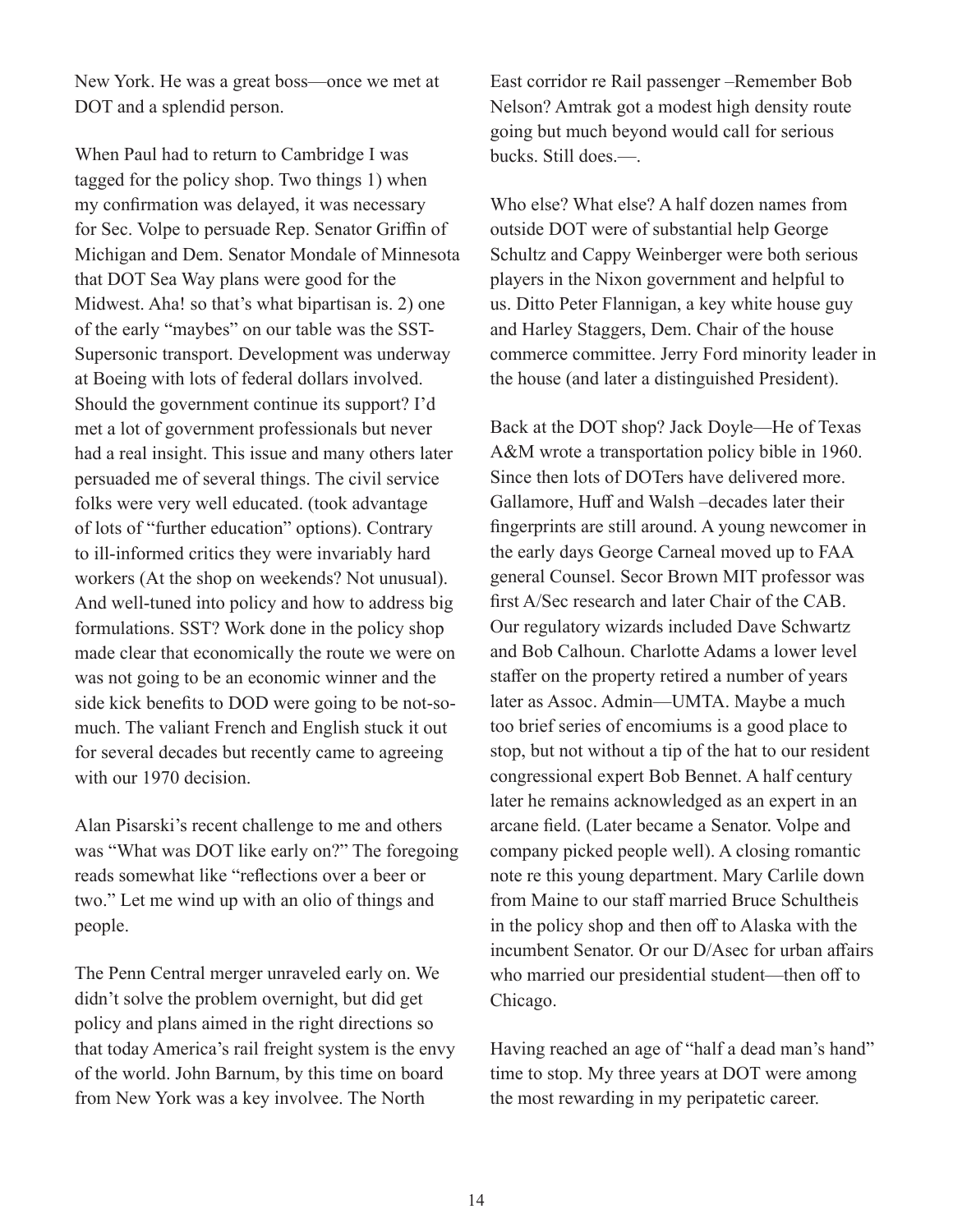## **How John Volpe Saved the Washington Metro**

#### Jeffrey N. Shane

As a special assistant to the DOT General Counsel John Barnum in the early '70s, I acted as a kind of utility infielder – jumping on hot issues as they came up, and having the good fortune to spend a lot of quality time accompanying my boss to meetings with the Secretary. During President Nixon's first term, the Secretary was John A. Volpe, the former governor of Massachusetts. He had earlier served as the first Federal Highway Administrator under President Eisenhower, and now would be America's second Secretary of Transportation.

The ground-breaking ceremony for Washington's new Metrorail system, authorized by the National Capital Transportation Act of 1969, had taken place at Judiciary Square in that same year with Secretary Volpe manning one of the shovels. By the fall of 1970, however, the Washington Metropolitan Area Transit Authority (WMATA) – the entity charged with building the system -- had just about run out of funds.

Two-thirds of the money for the system was to have been provided by the District of Columbia; one-third from the surrounding jurisdictions. The other jurisdictions had lived up to their end of the bargain but the District had not. It was not DC's fault; it was the fault of the chairman of the DC Appropriations Subcommittee, Democratic Congressman William Natcher of Bowling Green, Kentucky. A number of controversial Interstate segments planned for Washington had been held up as a result of organized citizen opposition. In response to that opposition, the Federal-Aid Highway Act of 1968 had contained a provision ordering the construction of the segments, including a new Potomac crossing

west of Key Bridge – the Three Sisters Bridge -- and new freeways through the Northeast and Northwest quadrants of the city. Although the DC Government had reluctantly tried to comply with the requirement, progress had been held up by litigation brought by opponents.

Apparently determined to demonstrate loyalty to his Public Works Committee colleagues and thereby to qualify for more earmarks for his own district in Kentucky, Natcher refused to release the District's share of project funds until the DC Government provided an unequivocal and irrevocable assurance that it would proceed with the controversial projects. Court injunctions were no excuse.

Secretary Volpe had been a successful building contractor in private life; his company had even built the Nassif Building at Seventh and D Streets, S.W. – to be the new home of the Department of Transportation that he would be the first Secretary to occupy. He knew what happens when projects run out of money: contractors move their heavy equipment away – it's too expensive to be left idle – and it becomes almost impossible to restart the project without incurring huge additional (and unbudgeted) costs.

Volpe called a meeting with staff from the General Counsel's office and the Urban Mass Transportation Administration, a DOT subagency and predecessor to today's Federal Transit Administration. The Secretary wanted to know whether he had the legal authority to offer a loan to WMATA that would enable it to keep the contractors working.

The question came to me and to Joe Blundon, a senior lawyer with UMTA who knew the agency's enabling legislation better than anyone. Together, we combed through the statute in search of language that might be cited as support for what Volpe wanted to do.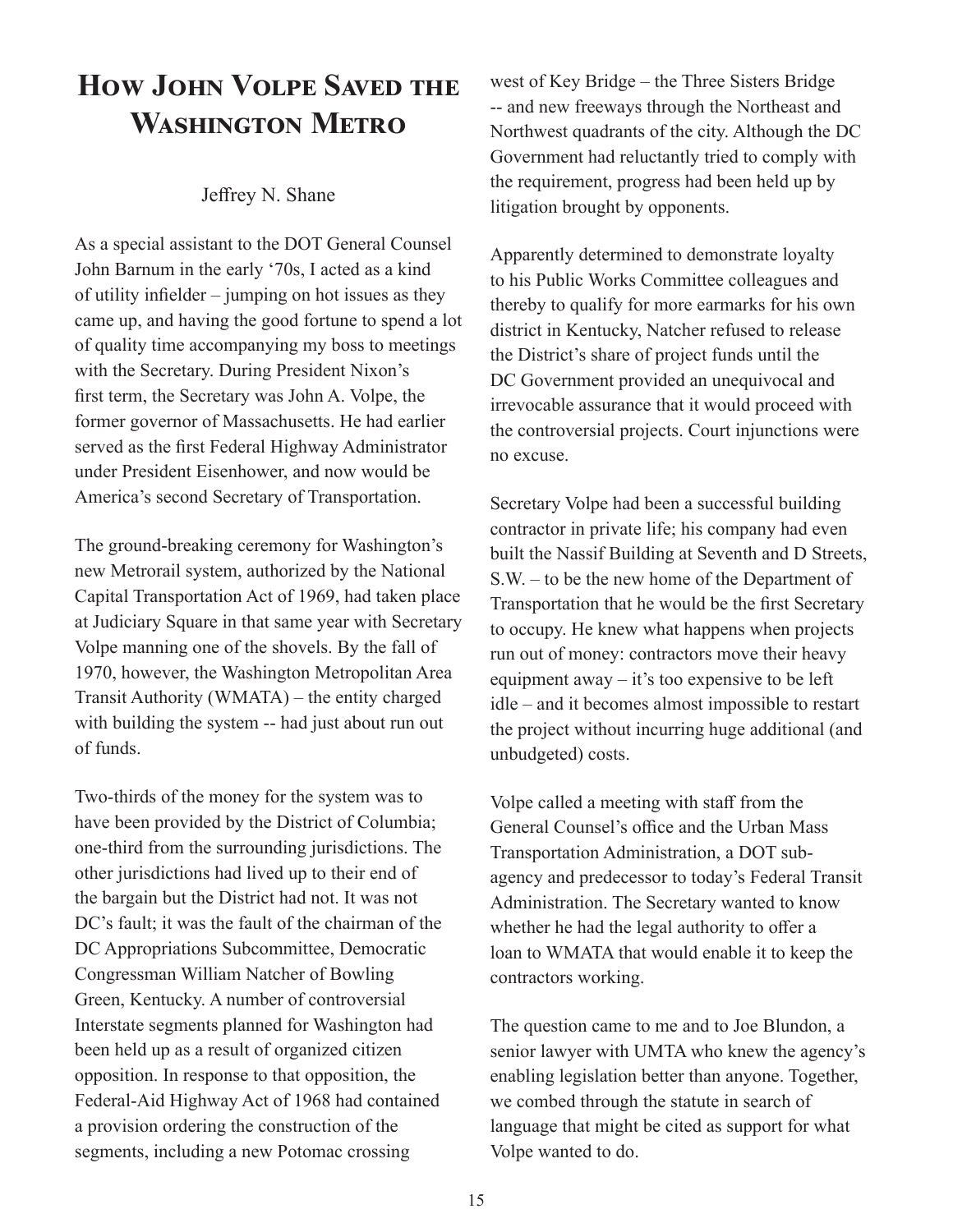Because Metrorail had been separately authorized by the National Capital Transportation Act, Congress might be forgiven for thinking that any money DOT made available to WMATA would have to have been appropriated in keeping with that legislation and no other. Nevertheless, we found some thin statutory reeds on which to predicate an argument that, the National Capital Transportation Act notwithstanding, Washington's Metrorail project was eligible for assistance through the national mass transit program. In other words, Secretary Volpe did have the authority to offer WMATA the proposed loan. It was a legal stretch to be sure, but it was the opinion our client wanted, and we gave it to him.

Volpe knew the loan would be hugely controversial and, given the likely Congressional objections to his end-run around Natcher, might even put other DOT programs at risk. He was offended by Natcher's shenanigans, however, which he felt might well damage the District beyond repair. He also knew that the Nixon White House was unhappy with the impasse over Metrorail; Nixon had specifically asked Volpe to get it resolved. Volpe quietly submitted the proposed loan idea to the Office of Management and Budget, where

it was approved by then Deputy Director Caspar Weinberger.

On October 14, 1970, one hour before a scheduled Congressional recess, Volpe announced that he was prepared to offer a \$57 million loan to WMATA. Headlines in the Washington Post the next day heralded the rescue of the project. WMATA formally applied for the loan the following day and announced that it would continue to let contracts. Natcher reportedly protested loudly, but the White House and OMB were fully behind the loan and his complaints were unavailing.

Had Volpe not acted when he did, the project might have been put on hold indefinitely. Holes already dug might have been filled back in, and Washington would have had to wait a long time for the project to start back up. The loan neutralized Natcher and provided more time to find a resolution to the Metrorail-Interstate impasse. (Eventually Volpe cancelled all of the controversial highway segments, in some cases under a welcome court order.) Metrorail's survival in October 1970 was wholly attributable to as courageous a decision as any Secretary of Transportation has ever had to make.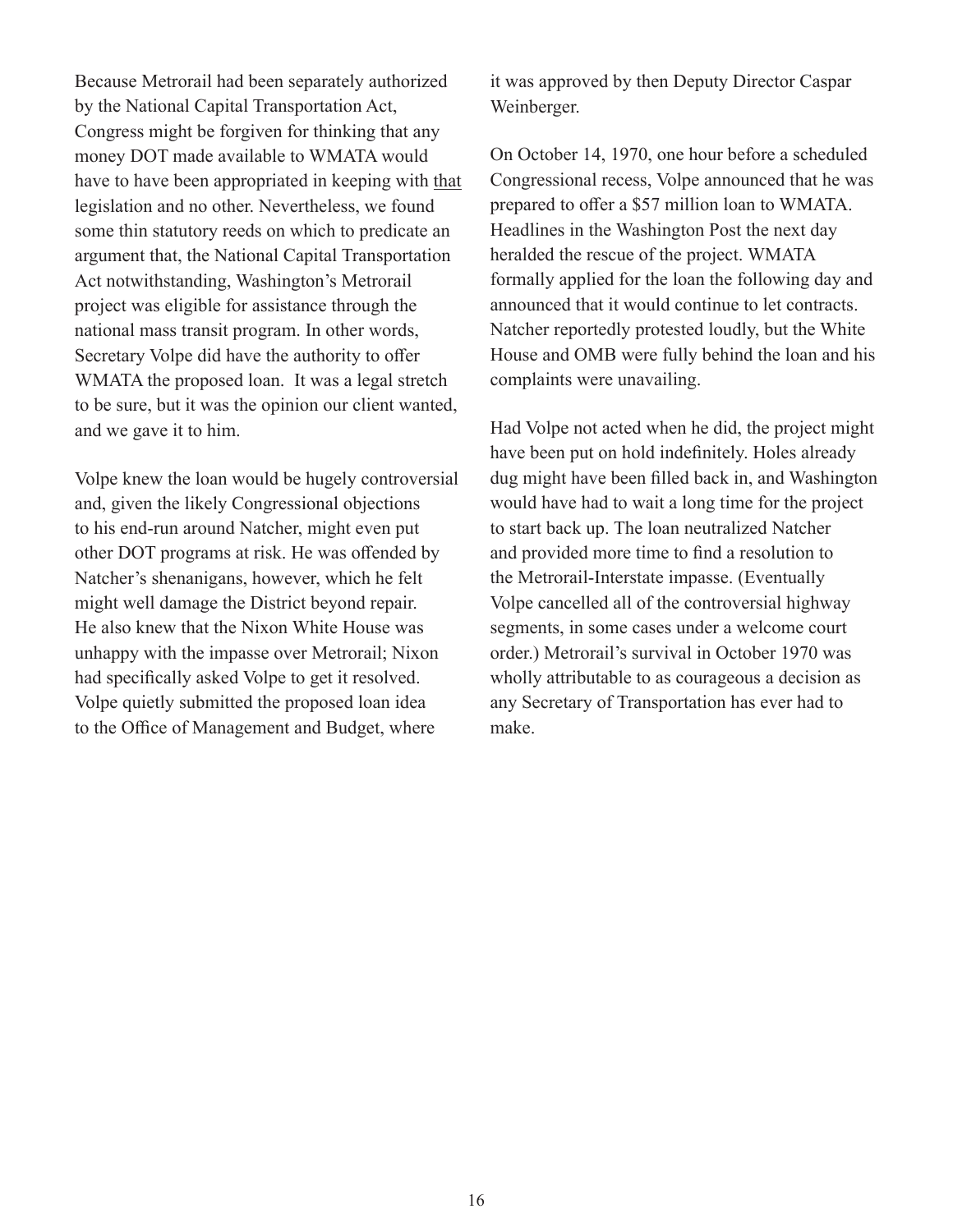## **Secretary Claude S. Brinegar and the Oil Crises**

#### Alan E. Pisarski

Secretary Claude Brinegar's tenure at DOT was not long, serving two years from February 1973 to February 1975, but in many ways it was crucial, given the nature of the times in which he served and his particular expertise. In the fall of 1973 the Arab States initiated an oil embargo via OPEC against the US as part of the Arab-Israeli conflicts of the period. Its imposition led to long lines at gas stations as stations lost supplies or rationed what supplies they had and a quadrupling of oil prices. At the time the nation was very dependent on imports of petroleum and discovered how exposed we were to oil blackmail.

It is hard today to explain what ignorance existed about petroleum and its products at that time. It was a commodity taken for granted as always being there like apples or toilet paper. At the time, for example, I was serving in a UN body that, with great humility, called itself the Group of Experts in Transport Statistics and in a meeting in Spring of '73 I suggested that the deep connect between petroleum and transportation argued for our greater focus on the topic. I was politely told that there was a committee on petroleum elsewhere in the Economic Commission for Europe, and if I liked, they would introduce me to its leadership. In the Fall of that year, after the boycott started, I received an urgent call from Geneva inviting me to chair a sub-committee on petroleum- transportation interactions.

The ignorance about the subject of petroleum was really quite acceptable as the boycott began, because just about everyone was ignorant together and learning fast was on everyone's agenda. Most people didn't even know how many gallons there

were in a barrel of oil (42!). What a propitious time then to have an oil man and a PhD mathematical statistician as Secretary of Transportation. Secretary Brinegar was the man of the hour. Imagine how valuable such a man was at the highest levels of government, largely surrounded by squabbling pygmies:

- In the Congress ideas for fuel savings were sometimes fatuous and we learned a lot fast about economic impacts. One Senator said turn off all the heaters driven by diesel -- the hothouse florist industry exploded. Then they said park all those big yachts to save fuel – the yacht finance industry exploded. Then they said kill the diesel used to make electricity at remote places so people can use chair lifts to go up a hill and ride down and then go back up to do it again. The Senators from Colorado and New Hampshire coughed.
- The White House staffers said switch the refineries to making gasoline; the Secretary politely explained that refineries were highly focused, and specialized on given inputs and given types of outputs, changing over was possible but took substantial time and was not just a matter of flipping a switch.
- The White House was giving serious consideration to gas rationing and coupons were being designed and printed. I was in the Assistant Secretary for Policy's office on the phone with the White House as they went down the list of what parts of the economy would get how much fuel. It, of course, was easiest to take small amounts of fuel from auto use which accounted for the great majority of consumption and give it to something else where a small percentage of the auto share was an immense benefit to small users. When we had finished going down the list of diesel users I asked: "What about railroads?" and the voice from the White House said: "Trains use diesel?"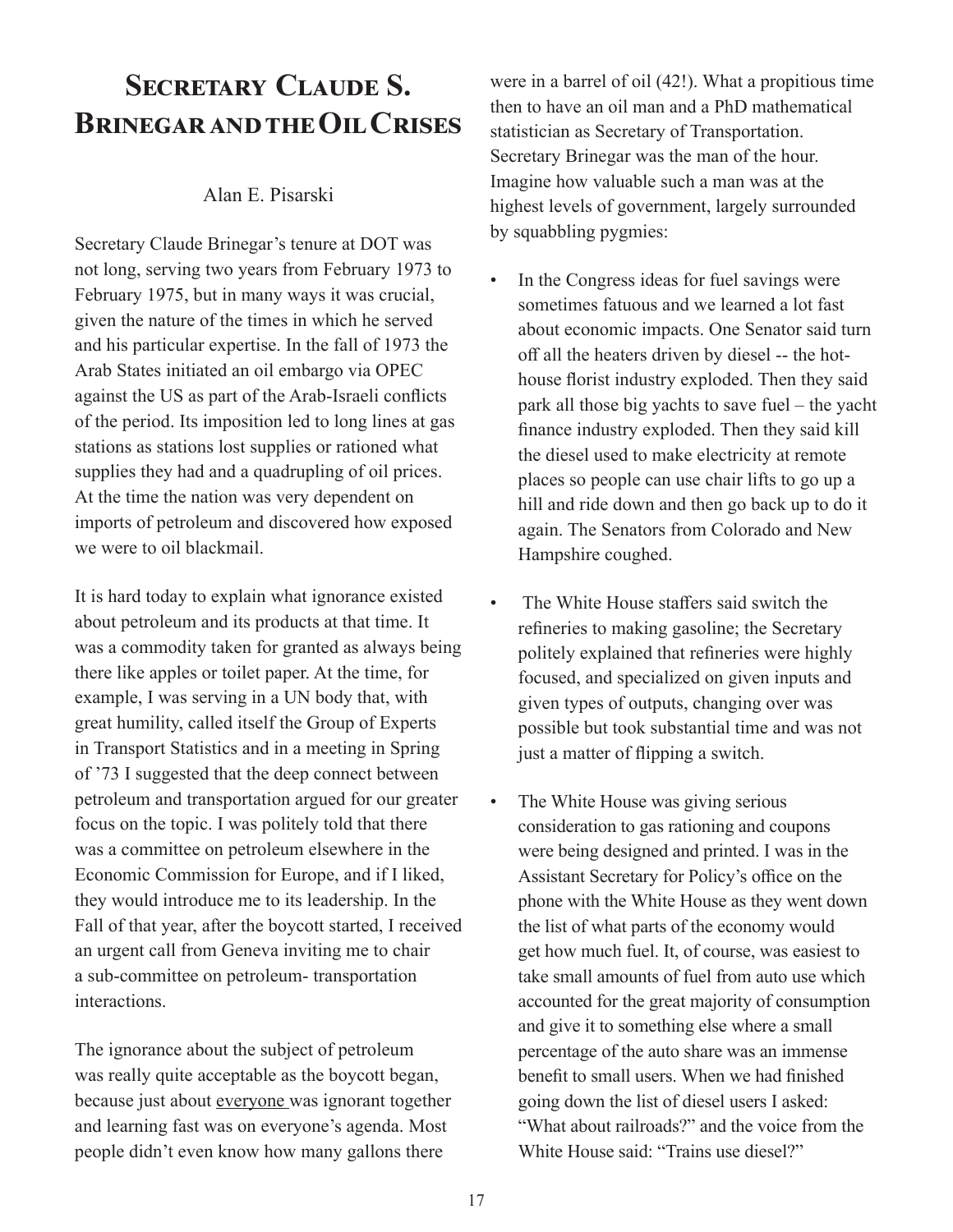• Perhaps the quintessential Claude Brinegar story for me was, the Secretary and I were in a meeting with the FHWA Highway statistics staff director and when he told the Secretary that such and such was the state of affairs in energy –the Secretary reached into his top drawer and took out his very large K&E slide rule slid it back and forth a bit and then said: "No!" the poor head of FHWA statistics just about fainted. Brinegar asked" Where did you get that data?" and the answer talked about state reporting etc., to which the Secretary replied: No one uses that!"

In this environment the Secretary was absolutely crucial. He had me institute a reporting system from gas stations all over the country so we knew how many were open, what supplies they had on hand, and how were they allocating fuels. This

report went to the White House every Monday morning with other key statistics and was used to brief Vice President Rockefeller each week and to support cabinet meetings. I learned that Rockefeller was dyslexic and so pages of text were useless, so we instituted a system of just charts and graphics with small bullets – kind of what a standard PowerPoint presentation was like 20 or so years after. Later, when William Simon was named "Energy Czar" and created and led the Federal Energy Administration, they worked together. At one meeting, Simon said to the President: "Our data show..." And Brinegar interjected with a smile: "your data is our data!"

It was my great privilege to be able to serve at that time with a man so well-equipped and wellpositioned to serve his country in an hour of need.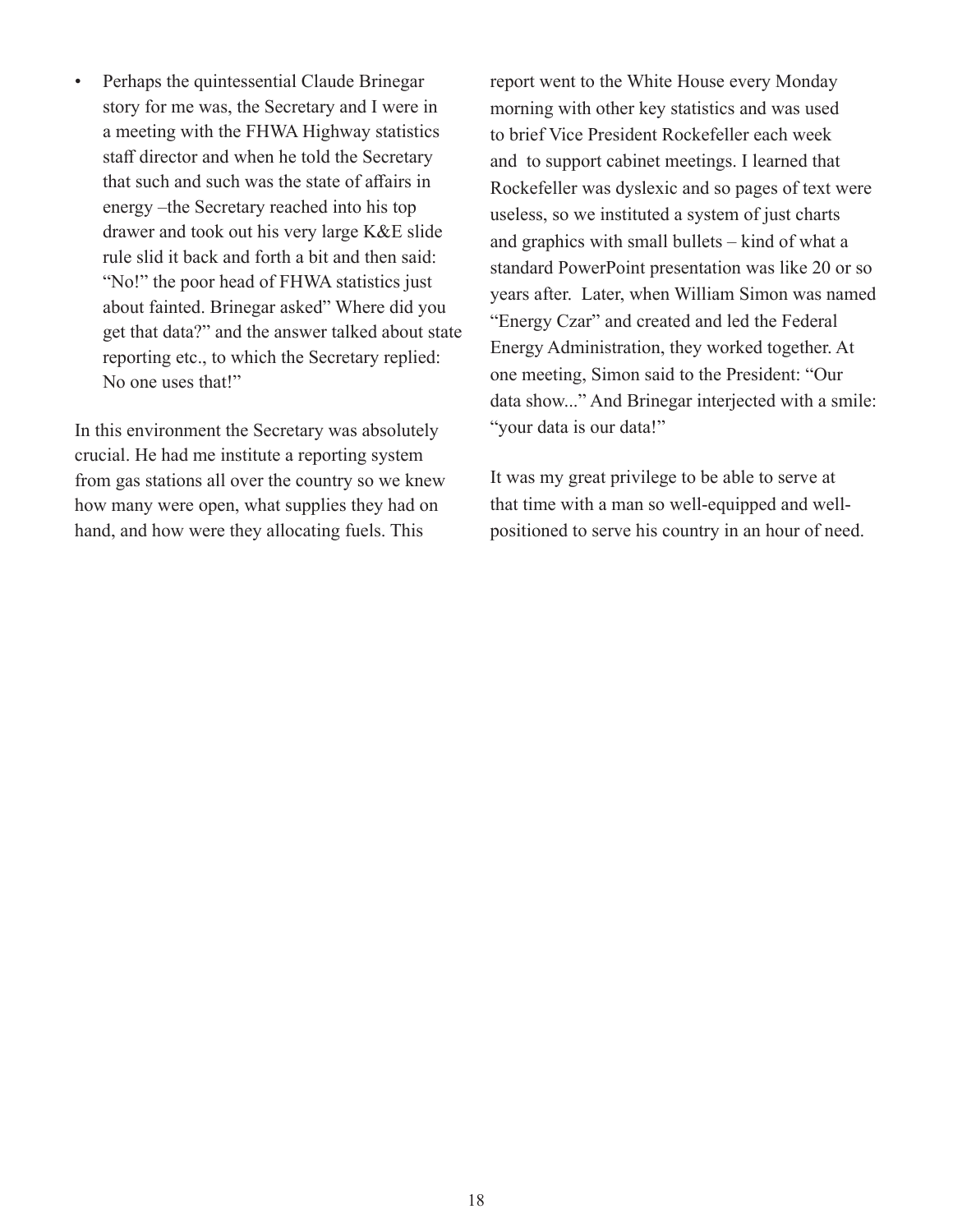## **Bill Coleman's Unique Decision-Making Process**

#### Donald T. Bliss

A little before 11:00 pm on July 31, 1975, Bill Coleman called me into his office. As he had instructed, I had prepared two alternative drafts of a decision on Virginia Governor Miles Godwin's proposal to build an eight-lane freeway through northern Virginia to the shore of the Potomac River, across from the District of Columbia. A press conference to announce the decision was scheduled for the following morning.

When Bill Coleman accepted President Ford's offer to be Secretary of Transportation, he agonized over whether to accept full time government employment. He had turned down numerous previous offers including several judgeships, preferring to pursue his first love as a law firm managing partner and litigator. But the country was recovering from Watergate, and Ford was anxious to supplement the cabinet he inherited with individuals with diverse backgrounds, stellar reputations and integrity. Having worked with Ford on the Warren Commission and other part time endeavors, Bill could not turn him down.

So William T. Coleman, Jr, first in his class at Harvard Law School, brought to Washington the skills of a litigator, a penchant to understand fully the complete record, to listen carefully to the arguments pro and con, and to explain clearly and in writing his decisions. He thought that a full and fair hearing that would make clear to the public that decisions were to be made on the merits and not through behind the scenes political intrigue was essential to restoring confidence in government in the post-Watergate era. He expressed these views in speeches to the Time Magazine leadership conference and Phi Beta Kappa.

The first of many controversial decisions he faced was whether to approve the eight-lane I-66 highway that would feed commuter traffic from the western Virginia suburbs over the Theodore Roosevelt Bridge into the District of Colombia. A plan to build a new Three Sisters Bridge over the Potomac had been scrapped along with the transfer of highway funds allocated to DC to build the new 98- mile Metro system. There was strong support from the further out residential communities which faced increasingly congested commutes to the capital and strong opposition from DC and near-by Arlington County which feared increased automobile traffic in their jurisdictions and had made a commitment to Metro.

Bill decided to publish in the Federal Register a list of issues that he needed to consider and to schedule a full day public hearing to hear the arguments directly from both sides. Environmental issues, such as air pollution, were a serious regional problem. The Organization of Petroleum Exporting Countries' oil embargo had quadrupled the price of imported petroleum, precipitating an energy crisis. Master plans in DC and Virginia were in conflict.

After the July  $21<sup>st</sup>$  hearing, Bill called me in, outlined the arguments pro and con, and asked me to draft two decisions, one approving and one rejecting the Virginia proposal. At our late evening July 31st meeting, he told me that he planned to disapprove the proposal on the grounds that constructing an eight-lane freeway to feed peak hour traffic into the District was contrary to emerging policies on energy conservation, air quality, noise, park conservation, the quality of urban living and the region's commitment to rapid transit. However, he instructed me to add certain conditions at the end of the decision: to direct the Department to develop plans to improve access to Dulles Airport, to improve public transit alternatives in northern Virginia, and finally to enable Virginia to submit a modified proposal that addressed the environmental and other concerns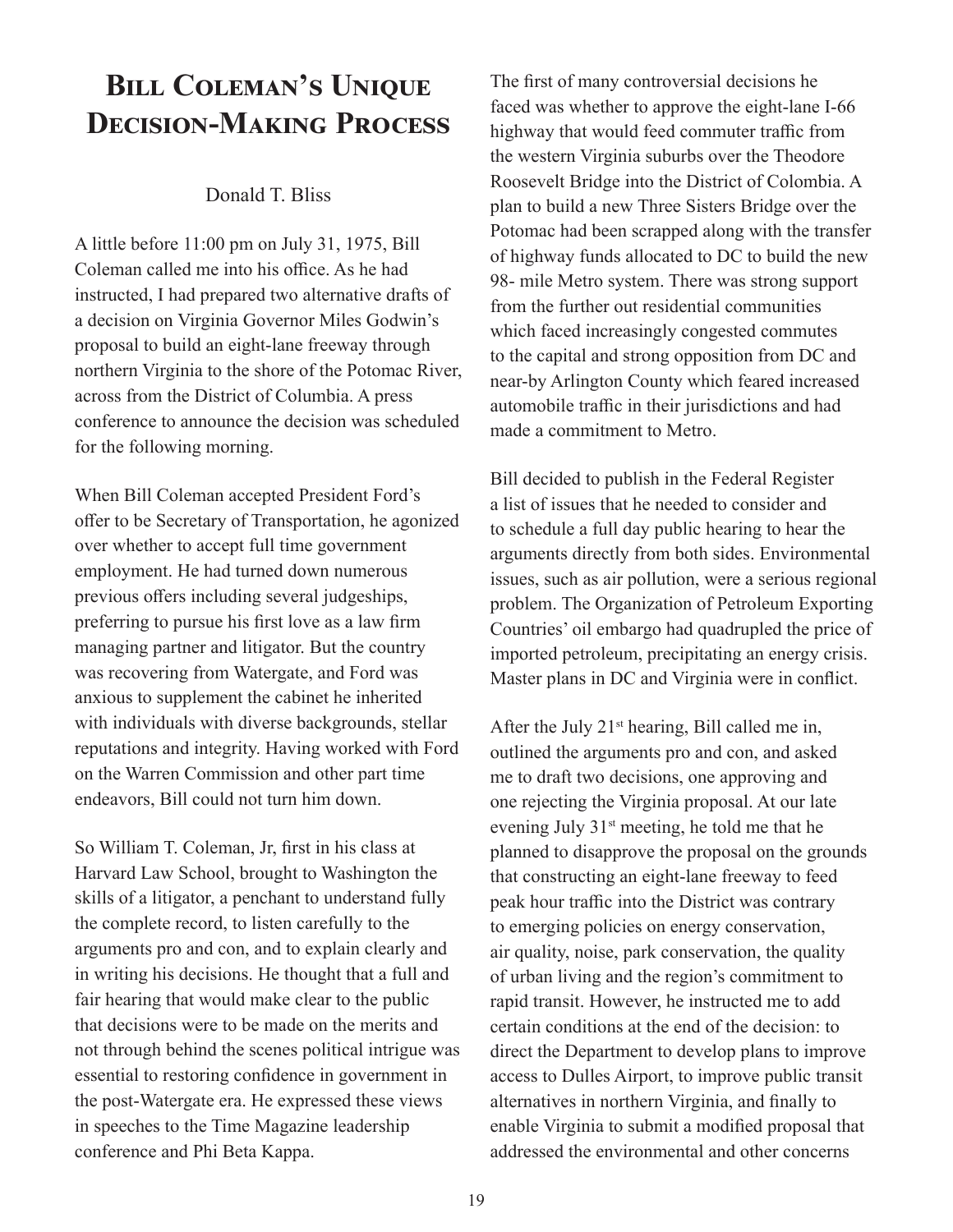articulated in his decision. I pointed out that this final condition would probably engender another proposal from Virginia that he would feel obligated to approve. He said that condition was essential if he were to disprove the eight-lane freeway.

There was a strong reaction--negative and positive-- the next morning after he announced his decision. A *Washington Post* editorial strongly praised the decision as a wise and forward looking view of national transportation policy, recognizing the need for alternatives to the automobile. As Bill predicted, Virginia and the Department entered into lengthy negotiations which resulted in a compromise proposal for a four-lane highway, with the median preserved for metro expansion (and ultimately access to Dulles) and precedent setting car pool restrictions during peak hours. Like so many of Bill Coleman's decisions, it was a compromise between two competing policies and positions, all of which were achieved with transparency and clearly explained decisions and all of which were upheld after judicial scrutiny.

On the theory that no issue is ever finally resolved, I-66 remains controversial today as plans to widen it are debated. Nonetheless, the issues addressed in Bill's decision remain remarkably prescient, taking on a new dimension with the debate on climate change, and Metro extends to Vienna, Virginia and beyond with the new Silver line providing rapid access to Dulles Airport.

The unique Coleman decision-making style was used for many controversial issues, from admitting the supersonic Concorde to the US, to the introduction of airbags in automobiles, to building a new St. Louis regional airport. In each case Bill conducted a lengthy public hearing and drew upon the thoughtful presentations and extensive record in fashioning a compromise, which was explained in detail in a written decision and upheld on appeal.

There were some interesting variations. At the hearing on airbags, Ralph Nader with little flare for diplomacy opened his presentation in support of a mandate with a comment along the lines of: "some of us feel as strongly about automobile safety as you, Mr. Secretary, feel about civil rights." Controlling his resentment at Nader's implication, Bill calmly responded that as Secretary of Transportation his overarching concern in presiding over a six-hour hearing is automobile safety.

While Bill was agonizing over the Concorde decision, I walked into his office while he was rereading the multivolume Environmental Impact Statement (EIS), all dog eared and underlined. He asked for an aircraft noise specialist to come to his office to explain the meaning of certain measurements. I said: "Bill, you don't have to read that whole EIS, that's what you have staff for." He responded: "I read the statute, which requires the decision maker to address the issues raised in the EIS. I am the decision maker so I have to read it myself."

When Bill issued his Concorde decision, he invited the press to come into a locked room an hour in advance and read the 120-page decision, before he appeared to answer questions. He did not want a sound bite announcement without an understanding of the complex underlying rationale and process. Because there were rumors flying that President Nixon had made a secret deal with French President Pompidou to allow Concorde service to the US, Coleman did not even inform Secretary Kissinger and the National Security Council of his decision, which begrudgingly sent over a couple of staffers to sit in the locked room and read the decision. After an early morning appointment on Capitol Hill, Bill stopped at a pay phone to call President Ford to inform him of the decision. He misdialed and had to borrow a quarter from a *Washington Post* reporter who was tailing him in order to call the president. He